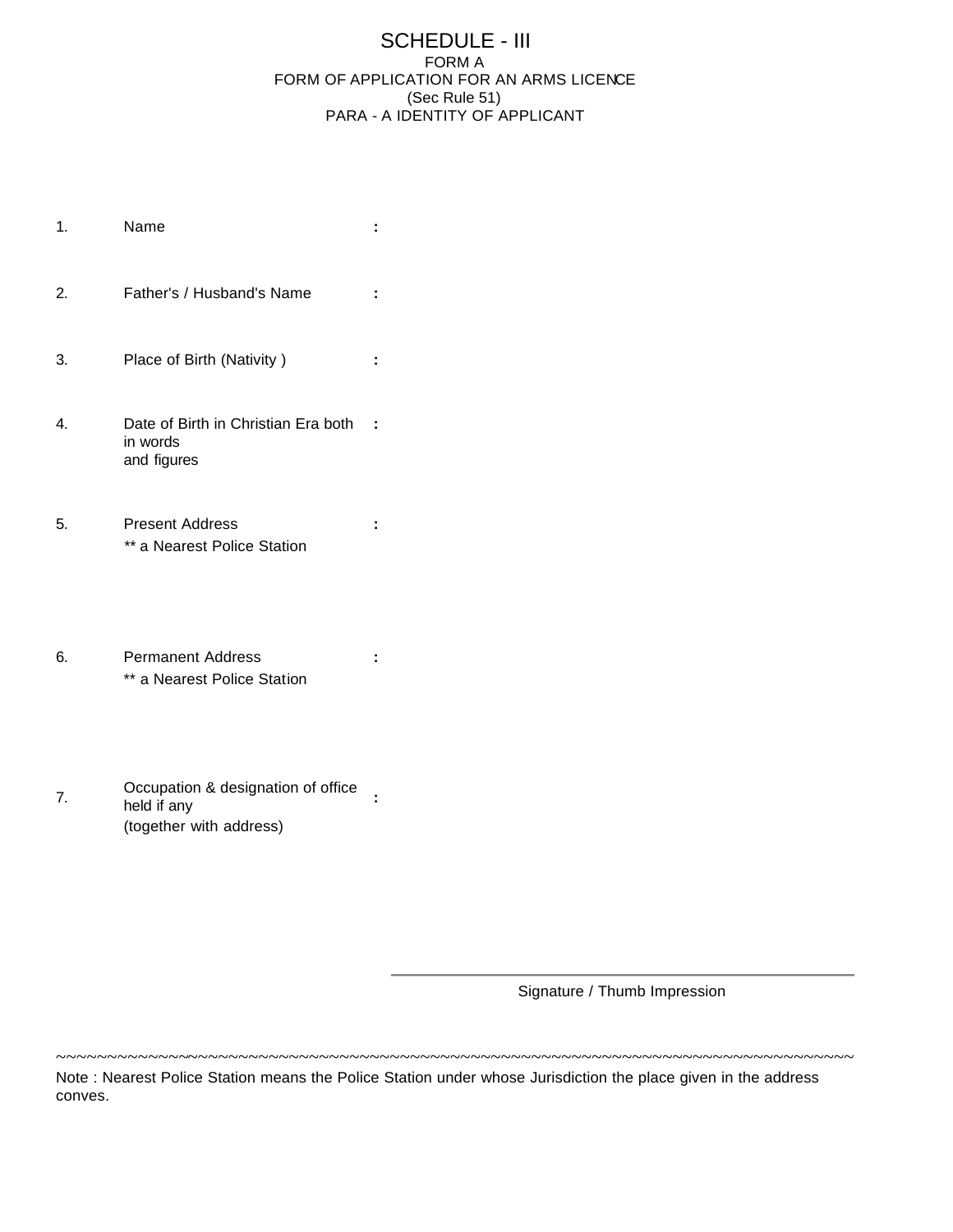## **PART - B OTHER PARTICULARS OF APPLICANT**

| 8. | a.                    | Whether the applicant has been<br>Convicted if so the offence(s) the sentence and date of<br>sentence.                                                                    |   |  |  |
|----|-----------------------|---------------------------------------------------------------------------------------------------------------------------------------------------------------------------|---|--|--|
|    | b.                    | Ordered to execute a bond under chapter VIII. of code of<br>criminal procedure 1973 (2 of 1974) for keeping the peace<br>of good behaviour, if so, when & for what period | ÷ |  |  |
|    | c.                    | Prohibited under the Arms Act. 1959 or any other law from<br>having the Arms / Ammunitions.                                                                               |   |  |  |
| 9  | a.                    | Whether the applicant applied for a licence before if so<br>when and with what result.                                                                                    | ÷ |  |  |
|    | b.                    | Whether the applicant's licence was ever suspended or<br>cancelled/revoked if so, when and whom and on what<br>account.                                                   |   |  |  |
|    | Whether the applicant |                                                                                                                                                                           |   |  |  |
| 10 | а.                    | Is a licence or exemptee, if so description of the arms held                                                                                                              |   |  |  |
|    | b                     | Has a safe place to keep the arms                                                                                                                                         |   |  |  |
|    | c                     | Is a bonafied to tourist if so<br>i) Name of the Country to which he belongs                                                                                              |   |  |  |
|    |                       | ii) Whether he is prohibited by the law of his country from<br>having in his possession any arms and ammunition.                                                          |   |  |  |
|    |                       | iii) The probable date of his arrival in India                                                                                                                            |   |  |  |

<2>

Note : A bonafied tourist is permitted to bring arms into India subject to the condition specified in Section 10 and in Rule 32 Arms and Ammunition in reasonable quantities for his use purpose only of port and for no other purpose.

# **PART-C PARTICULARS OF LICENCE**

| 11. | Need for Licence                          |                                                                   |  |  |
|-----|-------------------------------------------|-------------------------------------------------------------------|--|--|
| 12. | The Form in which the licence is required |                                                                   |  |  |
| 13. |                                           | Description of Arms / Ammunition                                  |  |  |
| 14  | а.                                        | Area within applicant which is to carry arms                      |  |  |
|     | b.                                        | Place where Arms / Ammunition will be kept / Manufactured<br>etc. |  |  |
|     | c.                                        | Place / route of import / export transport                        |  |  |